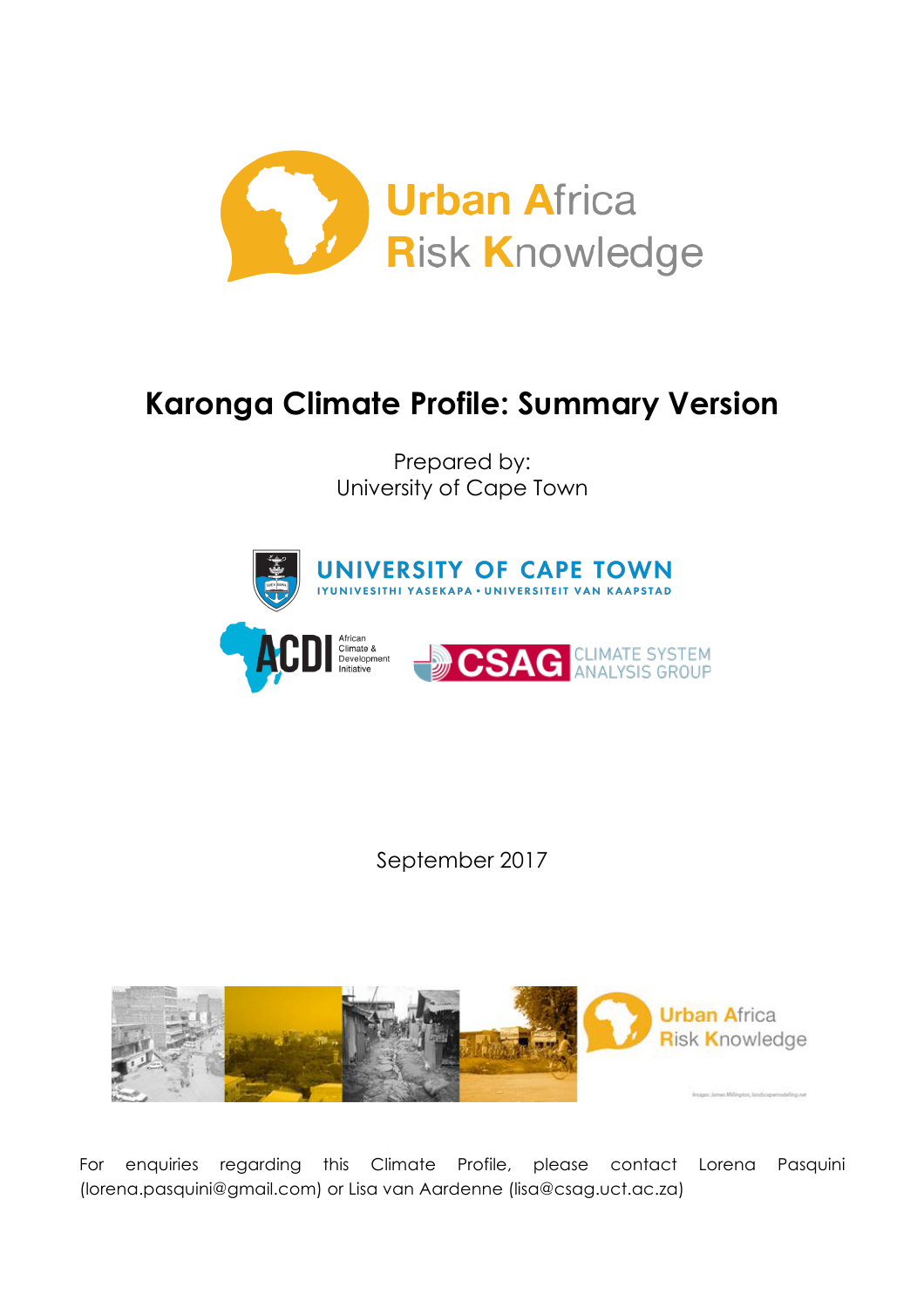## **Karonga Climate Profile: Key Messages**

#### **Karonga's climate**

Karonga has a sub-tropical climate which is relatively dry. The rainy season runs from November/December to April the following year, and the dry season from June to October. The temperatures are warmest during October and November (just before the rainy season starts). It stays hot throughout the wet season and gets a little cooler during the dry season; temperatures are lowest from June to August.

- The average yearly rainfall amount is 1,100 mm/year.
- In the coldest month (July), the average daily maximum temperature is 27.4° C and the average daily minimum temperature is 17.2° C.
- In the warmest month (November), the average daily maximum temperature is 32.9° C and the average daily minimum temperature is 23.3° C.

#### **Rainfall patterns**

From one year to the next, it is normal for the seasonal rainfall to be quite unpredictable. Some years get as much as twice the long-term average rainfall amount, and some as little as half. Not only does the total amount of rainfall vary, but so does the number of days a year in which it rains, and the intensity of the rainfall.

The historical record shows it is normal for rainfall to vary from one decade to the next: the 1960s and 1970s were wetter than average, while the 1980s and 1990s were drier than average. The 2000s to the present were slightly wetter than the two decades before the 2000s, but not as wet as the 1960-70s.

It is also normal for the average amount of rainfall in a day (or the intensity of rainfall) to vary through time.

#### **Temperature patterns**

Karonga has a fairly week seasonal variation in temperature. In other words, the difference between the temperatures during the hottest and coldest time of the year is relatively small, around 6° C. The diurnal cycle (i.e. the difference between highest temperature during the day and the lowest temperature at night) may be more noticeable that the seasonal cycle. The average difference between the hottest and the coldest temperature within a day is just over 9° C.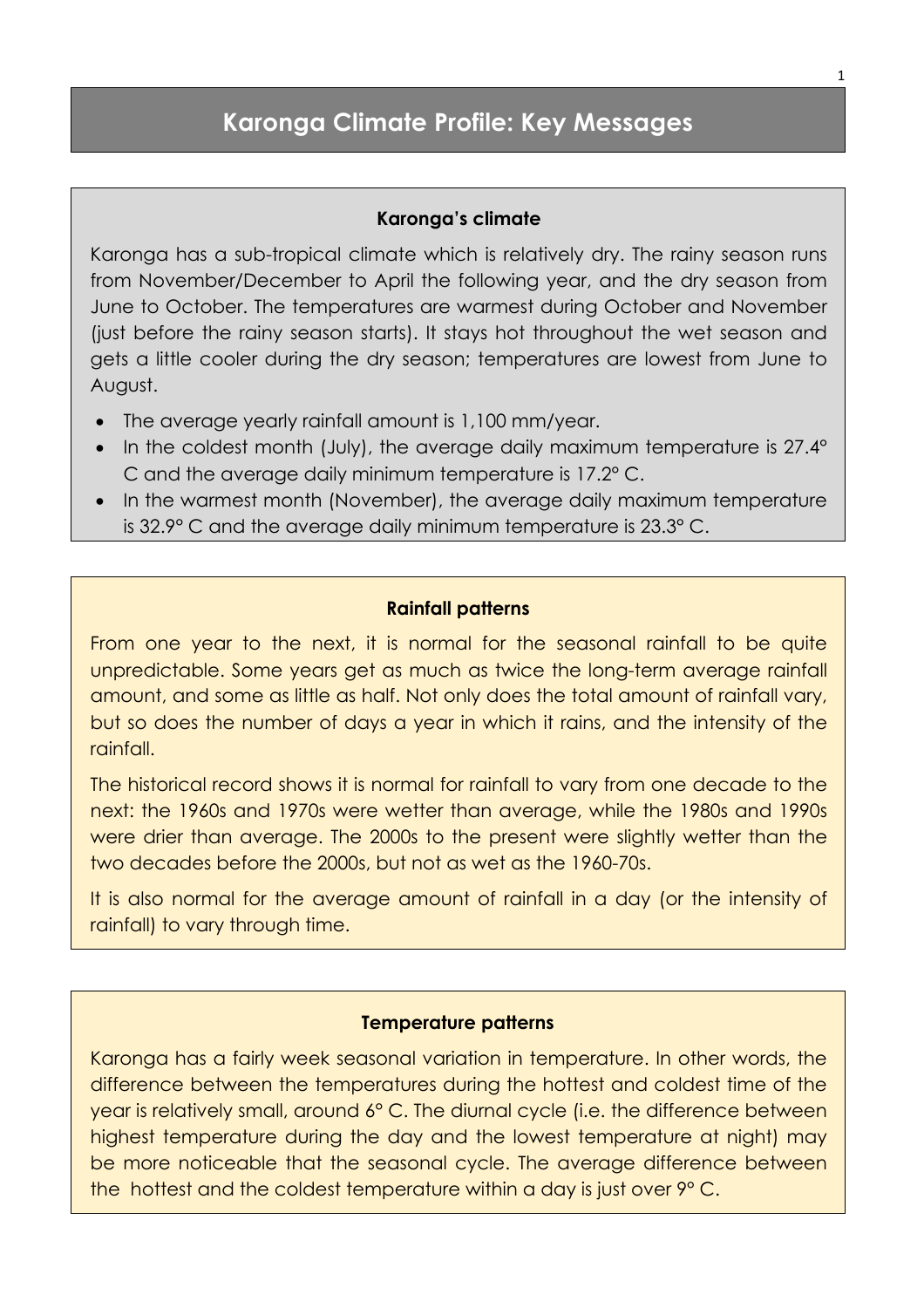From year to year, temperatures do not vary much in terms of the average monthly or seasonal temperature.

The variability of extreme temperature events through time has been high in Karonga. The number of hot days (days where the maximum temperature exceeds the 90<sup>th</sup> percentile<sup>1</sup> - which for Karonga is 33.5° C) can be less than 20 days per year or as much as 50 or even 60 days per year. A similar result is seen for hot nights (nights where the minimum temperature exceeds the 90<sup>th</sup> percentile, which for Karonga is 22.4° C), where the frequency of these events varies between less than 20 days to more than 80 days within some very extreme years.

### **Historical changes in the climate**

Since the middle of the 20<sup>th</sup> century, the climate in Karonga has been changing: rainfall has decreased and temperatures have increased.

The average amount of rainfall has gone down over time. The number of days in which it rains during the year, the number of days in which there is heavy rain, the number of days in which there is extreme rainfall have also all gone down over time. The length of wet spells (i.e. in the number of days in which it rains in a row) has also gotten shorter.

In terms of average rain intensity, there has been no change over time.

The average annual and seasonal temperatures have gone up between the period 1948 – 2012. Both daily maximum and minimum temperatures have gone up over time (in other words, both days and nights have gotten hotter over time). The average temperature has gone up by between 0.1 and 0.2° C every ten years.

The frequency of extreme heat events (very hot days and nights) has also gone up over time. The number of very hot days has gone up by more than 3 days every ten years, while the number of very hot nights has gone up by more than 9 days every ten years.

The season in which very hot nights happen has also gotten longer over time. Historically, very hot nights happened mostly in November, but now they can happen from October through to February (of the following year).

l

**<sup>1</sup>** The 90th percentile is used to show the frequency of extreme events through time, in other words the 10% of most extreme events - for example the 10% of days with the hottest temperature in the weather data record, or the 10% of days with the heaviest rain in the record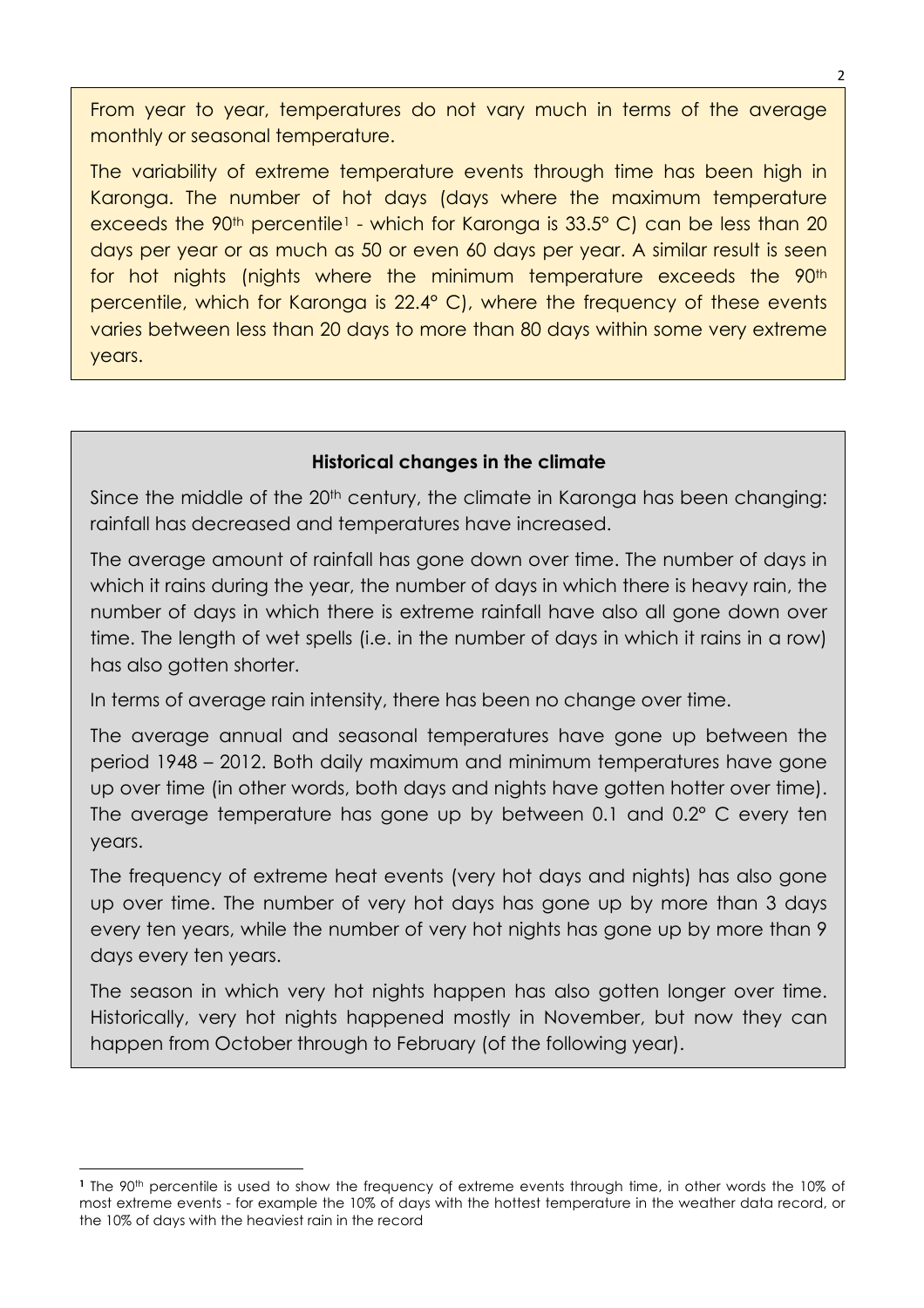### **Future climate change**

The predictions for climate change in the future given here are taken from 15 different climate change models 2.

The future predictions for rainfall suggest that there will be no change in rainfall from the historical average (i.e. the average for the years from 1986 to 2005), or that rainfall will go down toward the end of the century. *Please see Table 1 for details*.

The future predictions for temperature suggest that both daytime and night-time temperatures will go up in the future. Night-time temperatures are expected to go up faster than daytime temperatures, and the number of extremely hot nights a year is predicted to go up much more than the number of extremely hot days. *Please see Table 2 for details*.

The models suggest that this increase in temperatures is because of human activities that lead to climate change (i.e. it is not because of natural variability in the climate).

These predictions for future climate change have been taken from global climate change models. Global climate change models cannot model what might happen at the local level very well: they give averages for large areas, and what might happen in a particular place might be quite different from these averages.

There are different climate change predictions, called 'statistically downscaled projections', that try to predict what will happen at local levels.

We have not presented the results of these statistically downscaled projections, because we have more confidence in the results from the global climate change models.

However, the results of the statistically downscaled projections are similar to those of the global climate change models:

- Rainfall will stay the same as the historical average (or go down after the 2050s, mainly because the number of rain days in a year will go down, while the intensity of rainfall will not change).
- By 2040 both the average daily maximum and minimum temperatures (i.e. the highest and lowest temperature in a day) may be between 1 - 2° C higher (warmer) than they are now.
- The number of extremely hot days and nights that happen in a year are expected to go up.

l

<sup>&</sup>lt;sup>2</sup> No single climate change model can predict the future accurately, so a number of models are used to give an idea of the worst-case and best-case predictions for future climate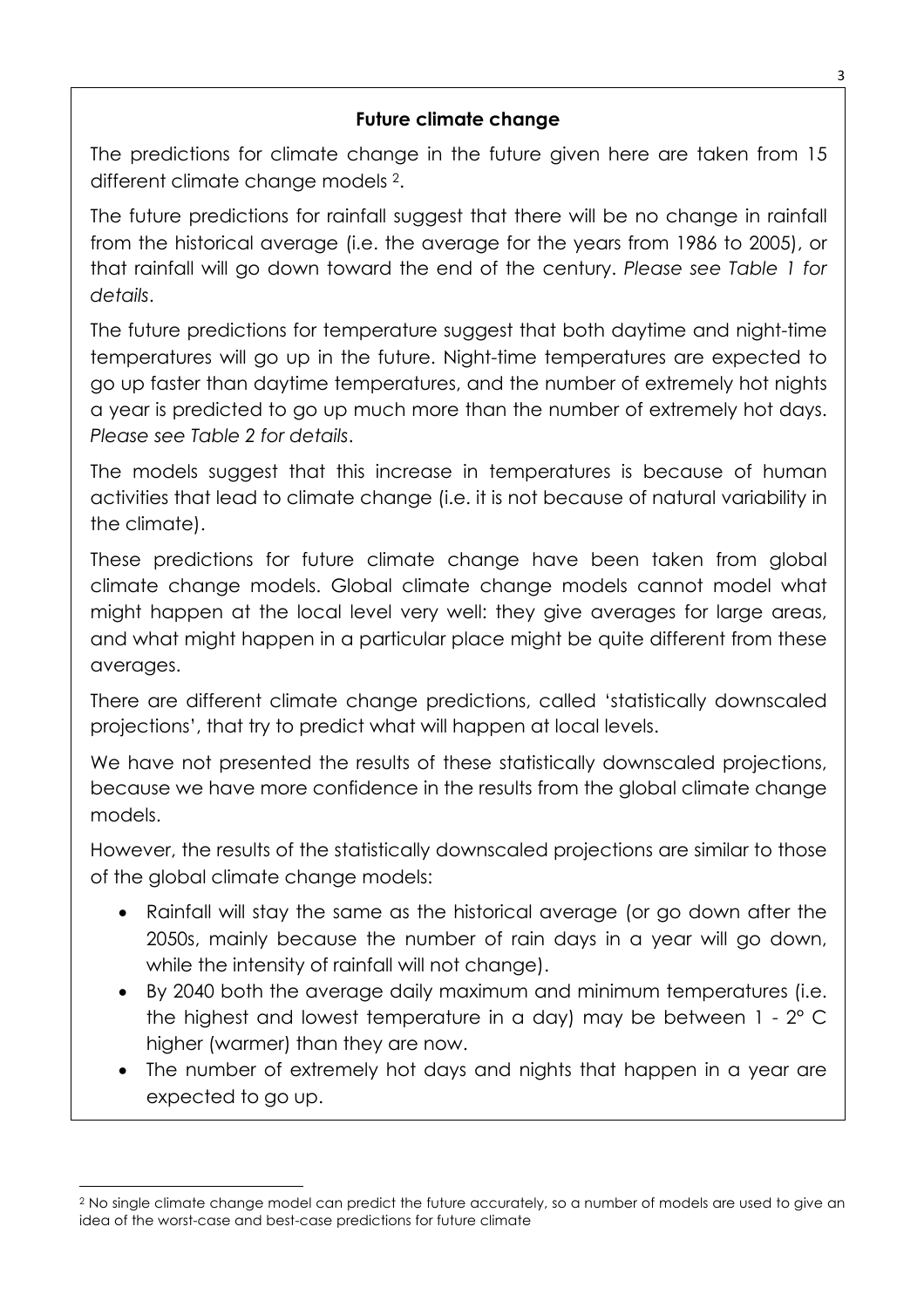# **Table 1: Summary of projected climate changes for key rainfall variables**

| <b>Rainfall variable</b>                                                                                                                 | <b>Predictions from climate change models</b>                                                                                                                                                                             |
|------------------------------------------------------------------------------------------------------------------------------------------|---------------------------------------------------------------------------------------------------------------------------------------------------------------------------------------------------------------------------|
| Rainfall Totals [mm/year]                                                                                                                | About half of the climate change models predict that<br>annual total rainfall will stay the same as the historical<br>average, and about half predict that it will go down                                                |
| Rainfall daily<br><i>intensity</i><br>[mm/day]                                                                                           | Most models suggest that rainfall intensity will not<br>change in the future from from the historical average                                                                                                             |
| Rainfall frequency<br>Inumber of rain days a<br>year]                                                                                    | Most models suggest that the number of rain days a<br>year will stay the same as the historical average until<br>the 2050s, and then will start to go down (i.e. there will<br>be fewer rain days a year after the 2050s) |
| Heavy rainfall frequency<br>(over 10 mm in a day)<br>Inumber of heavy rain<br>days a year]                                               | Most models suggest that the number of heavy rainfall<br>days in a year will stay the same as the historical<br>average                                                                                                   |
| Extreme rainfall<br>frequency (over 90 <sup>th</sup><br>percentile, i.e. over 31<br>mm a day) [number of<br>extreme rain days a<br>year] | Most models suggest that the number of extreme<br>rainfall days a year will stay the same as the historical<br>norm                                                                                                       |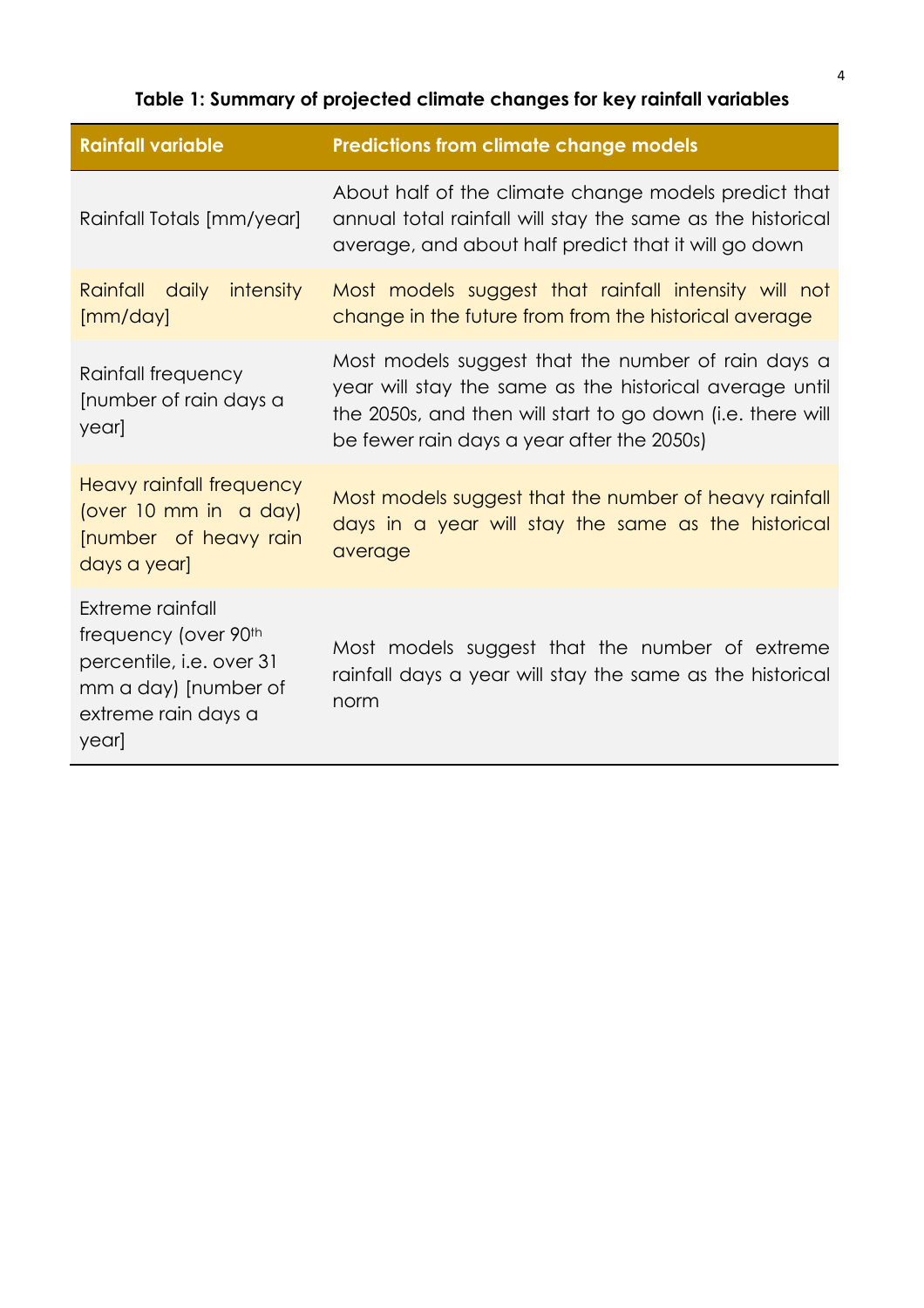## **Table 2: Summary of projected climate changes for key temperature variables**

| <b>Temperature variable</b>                                                                                                                                                                           | <b>Predictions from climate change models</b>                                                                                                                                                                                                                                                                                                                                                                                                                                                                                                                                                                                                                                                                                                                                            |
|-------------------------------------------------------------------------------------------------------------------------------------------------------------------------------------------------------|------------------------------------------------------------------------------------------------------------------------------------------------------------------------------------------------------------------------------------------------------------------------------------------------------------------------------------------------------------------------------------------------------------------------------------------------------------------------------------------------------------------------------------------------------------------------------------------------------------------------------------------------------------------------------------------------------------------------------------------------------------------------------------------|
| Average Tmax [°C]<br>[average daily maximum<br>temperature]                                                                                                                                           | By 2040 the average daily maximum temperature (the highest<br>temperature in a day) may be between 0.5 - 1.5° C higher<br>(warmer) than the historical average (i.e. the average for the<br>years from 1986 to 2005)<br>By the end of this century, the average daily maximum<br>temperature may be between 2.5 - 6.5°C higher (warmer) than<br>the historical average                                                                                                                                                                                                                                                                                                                                                                                                                   |
| Average Tmin [°C]<br>[average daily minimum<br>temperature]                                                                                                                                           | By 2040 the average daily minimum temperature (the lowest<br>temperature in a day) may be between 1 - 2° C higher<br>(warmer) than the historical average<br>By the end of this century, the average daily minimum<br>temperature may be between 2.5 - 6°C higher (warmer) than it<br>is now                                                                                                                                                                                                                                                                                                                                                                                                                                                                                             |
| Frequency of daytime<br>extreme heat events<br>(over 90 <sup>th</sup> percentile, i.e.<br>the hottest daytime<br>temperature is more than<br>33.5 °C)<br>Inumber of extreme heat<br>days a year]      | By 2040 there will be more very hot days in a year (i.e. days<br>where the highest temperature is more than 33.5 °C). There are<br>expected to be betweeen 10 and 40 more very hot days in a<br>year than the historical average. At the moment, there are on<br>average 36 days a year in which the highest temperature is<br>more than 33.5 °C; so by 2040 there could be on average<br>between 45 and 75 of these very hot days in a year<br>By the end of the century, there are expected to be on<br>average between 60 and 150 more very hot days in a year<br>than there are now. So by the end of the century there could<br>be on average between 95 and 185 of these very hot days in a<br>year. So in the worst case, half the days in a year could be<br>hotter than 33.5 °C |
| Frequency of nighttime<br>extreme heat events<br>(over 90 <sup>th</sup> percentile, i.e.<br>the lowest night-time<br>temperature is more than<br>22.4 °C<br>Inumber of extreme heat<br>nights a year] | By 2040 there will be more very hot nights in a year (i.e. nights<br>where the lowest temperature is more than $22.4 \text{ }^{\circ}\text{C}$ . There are<br>expected to be betweeen 20 and 120 more very hot nights in<br>a year than there are now. Now, there are on average 36<br>nights a year in which the lowest temperature is more than 22.4<br>°C; so by 2040 there could be on average between 55 and 155<br>of these very hot nights in a year<br>By the end of the century, there are expected to be on<br>average between 100 and 300 more very hot nights in a year<br>than there are now. So by the end of the century it is predicted<br>that on average at least half the nights in a year could be<br>hotter than 22.4 °C, up to every single night in a year.       |